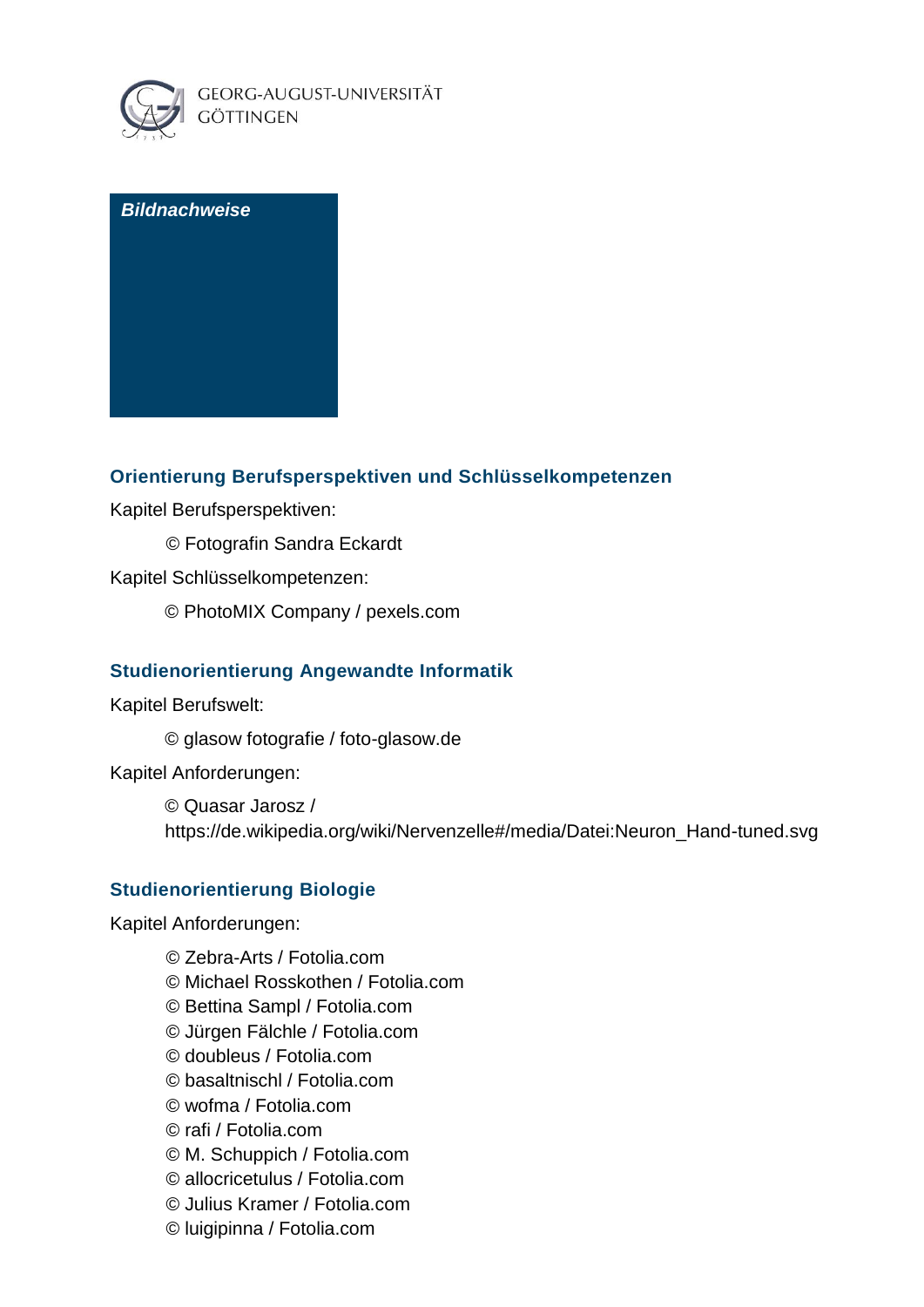

© miket / Fotolia.com © sborisov / Fotolia.com © vitma / Fotolia.com © liveostockimages / Fotolia.com

## **Studienorientierung Brückenschlag – Rund ums Studium**

Kapitel Warum studieren:

© TAlex / Fotolia.com © electriceye / Fotolia.com

Kapitel Ausland:

© dell / Fotolia.com

### **Studienorientierung English Philology & American Studies**

Kapitel Course of Studies:

© vinnstock / Fotolia.com

#### Kapitel Student Life:

© EdwardSamuel / Fotolia.com

### **Studienorientierung Interkulturelle Germanistik**

Kapitel Berufswelt:

© Olga Laitenberger

Kapitel Studium:

© Liu zishan / Shutterstock

### **Studienorientierung Iranistik und Iranian and Persianate Studies**

Kapitel Studium:

© Phecda109 / https://en.wikipedia.org/wiki/Buddhas\_of\_Bamyan#/media/File:BamyanBuddha\_ Smaller\_1.jpg / عامة ملكية **©**

https://ar.wikipedia.org/wiki/%D9%8A%D9%87%D9%88%D8%AF\_%D9%81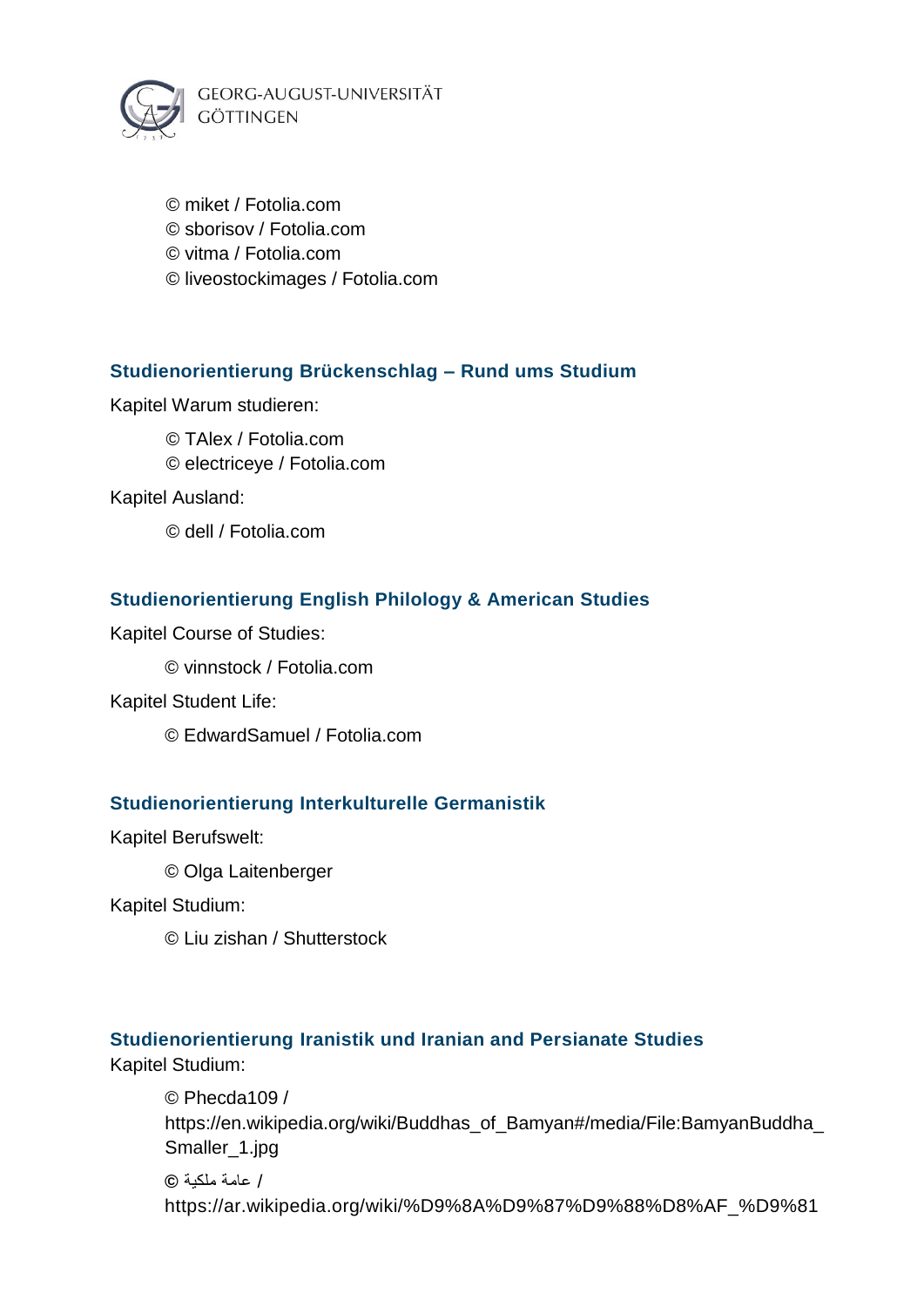

%D8%B1%D8%B3#/media/%D9%85%D9%84%D9%81:Habakuk\_mausoleum \_Tuyserkan\_Iran.jpg

© Unknown author /

https://commons.wikimedia.org/wiki/File:Assyrian\_Gospel\_2.jpg#/media/File:Assy rian\_Gospel\_1.jpg

© Unknown author / https://en.wikipedia.org/wiki/Zoroastrianism#/media/File:BactrianZoroastrian.jpg

© Unknown author / https://www.bl.uk/collection-items/16th-century-indian-quran

© Adam Jones /

https://commons.wikimedia.org/wiki/File:Women\_in\_Chadors\_Shopping\_in\_Baza ar\_-\_Shiraz\_-\_Central\_Iran\_(7427874160)\_(2).jpg

© Ninara /

https://upload.wikimedia.org/wikipedia/commons/0/07/Iran%2C\_Bakhtiari\_nomad s\_%285869268832%29.jpg

© Amir Hosseini / https://commons.wikimedia.org/w/index.php?curid=71981673

© Raimundo Pastor /

https://commons.wikimedia.org/wiki/File:Ir%C3%A1n\_(RPS\_17-10- 2019)\_hombres\_jugando.jpg

© Fulvio Spada /

https://commons.wikimedia.org/wiki/File:People\_of\_Qom,\_Iran\_(1259138996).jpg

© Hossein Tahavori / https://commons.wikimedia.org/wiki/File:Nowruz\_2018\_in\_shops\_and\_malls\_of\_ Kish\_(1396122713394427713666514).jpg

© Unknown author / https://commons.wikimedia.org/w/index.php?curid=1219341

© Ferdowsi /

https://commons.wikimedia.org/wiki/File:%22The\_Feast\_of\_Sada%22,\_Folio\_22 v\_from\_the\_Shahnama\_(Book\_of\_Kings)\_of\_Shah\_Tahmasp\_MET\_DT463.jpg

© THORSTEN /

https://commons.wikimedia.org/wiki/File:Shah\_Mosque,\_Isfahan.jpg

# **Studienorientierung Kulturanthropologie/ Europäische Ethnologie**

Kapitel Studium:

- © Danilo Ugaddan/ pexels.com
- © Couleur/ pixabay.com
- © webandi/ pixabay.com
- © fsHH/ pixabay.com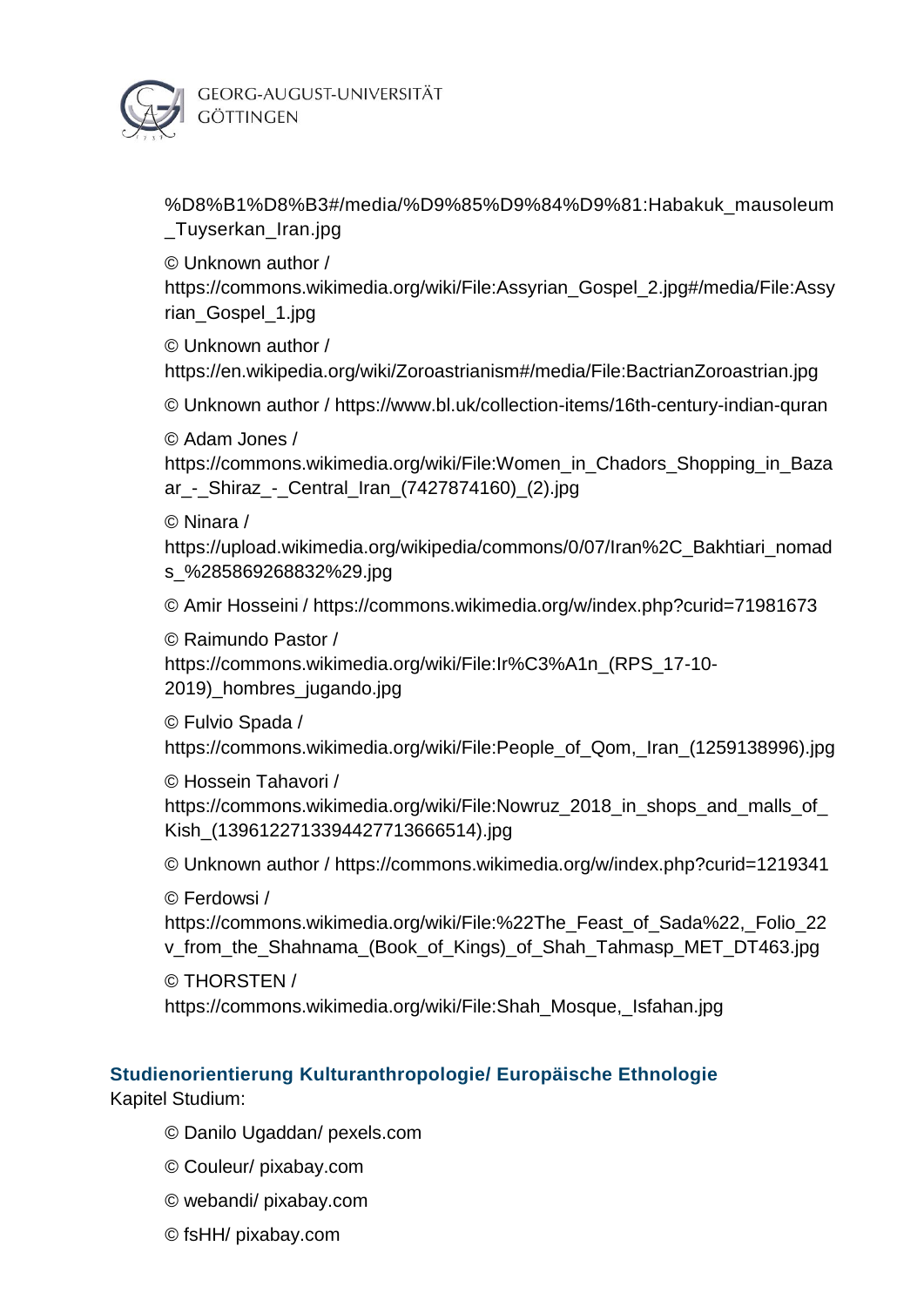GEORG-AUGUST-UNIVERSITÄT **GÖTTINGEN** 



- © Haeferl/ pixabay.com
- © LoboStudioHamburg/ pixabay.com
- © Olichel/ pixabay.com
- © Grunge/ pixabay.com
- © TobiasGolla/ pixabay.com
- © Greg Reese/ pixabay.com
- © Engin\_Akyurt/ pixabay.com
- © kartoxjm/ Fotolia.com
- © pavlofox/ Fotolia.com
- © Tarik GOK/ Fotolia.com
- © aomvector/ Fotolia.com
- © 12ee12/ Fotolia.com
- © VectorPart/ Fotolia.com
- © Atlantis/ Fotolia.com

## **Studienorientierung Mathematik**

Kapitel Berufswelt:

© nenetus / Fotolia.com © B. Wylezich / Fotolia.com © fffranz / Fotolia.com © Picture-Factory / Fotolia.com © Uwe Miethe / Deutsche Bahn AG

## **Studienorientierung Mathematik Lehramt & studium generale**

Kapitel Studium

© Lilyana Vynogradova / Fotolia.com

## **Studienorientierung Physik**

Kapitel Berufswelt

© Christoph Mischke © science photo / Fotolia.com

- © Boggy / Fotolia.com
- © Juice Images / Fotolia.com
- © thodonal / Fotolia.com